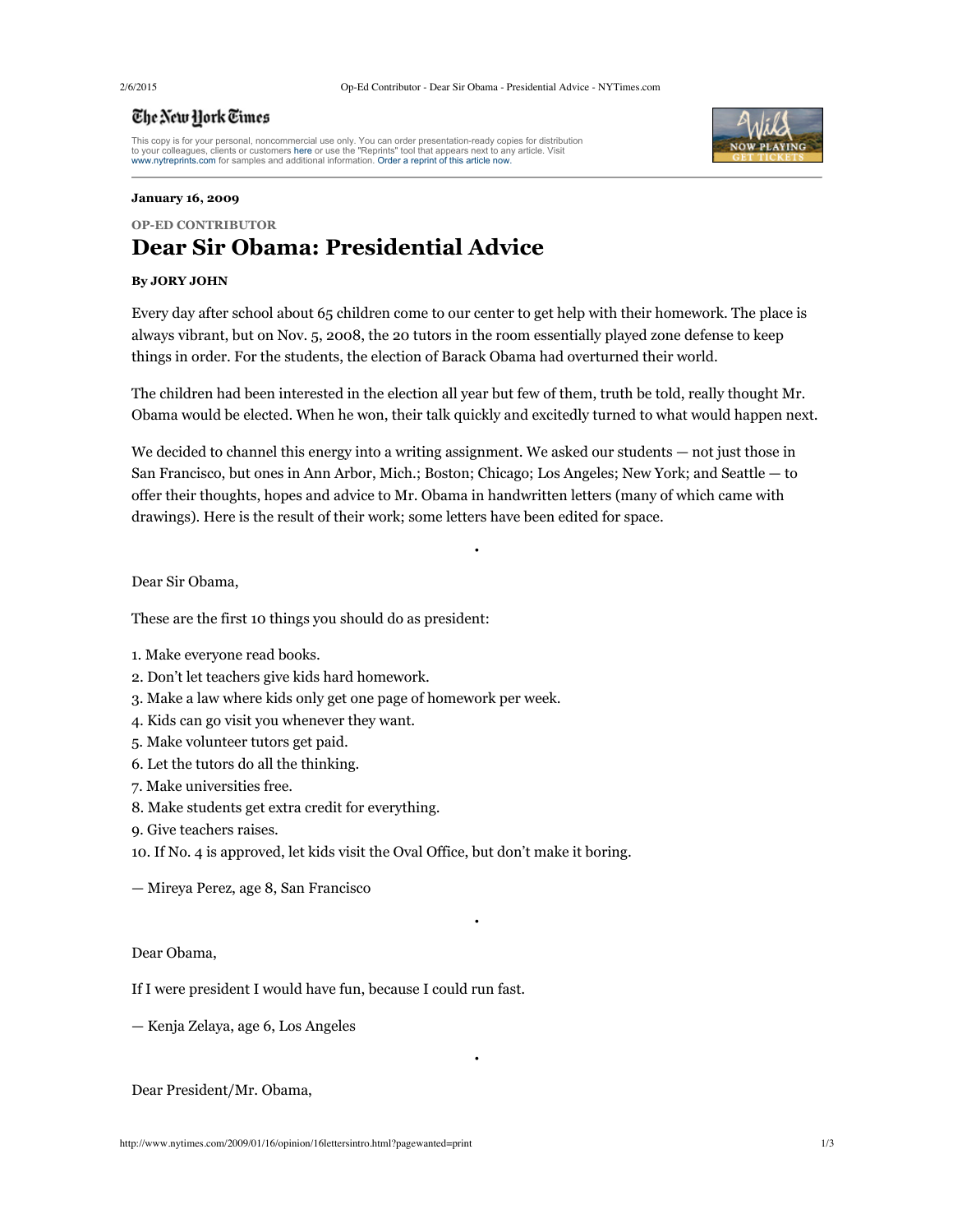The best thing about living in the White House would be running around like a maniac. The thing I would like least is the work.

•

— Holly Wong, age 9, San Francisco

Dear President Obama,

I am small, quiet, smart. I love to swim and play basketball. My mom and dad are from the Dominican Republic. I am going to the Dominican Republic next year. I think you should try to change the world by building shelters for the people who live in the streets. It's the beginning of January, and it's cold. Good luck being the president.

•

— Pamela Mejia, age 11, Boston

Dear President Obama,

Here is a list of the first 10 things you should do as president:

- 1. Fly to the White House in a helicopter.
- 2. Walk in.
- 3. Wipe feet.
- 4. Walk to the Oval Office.
- 5. Sit down in a chair.
- 6. Put hand-sanitizer on hands.
- 7. Enjoy moment.
- 8. Get up.
- 9. Get in car.
- 10. Go to the dog pound.
- Chandler Browne, age 12, Chicago

Dear President Obama,

If I were president, I would tell people to not talk too much. It wastes time. I'd also say to war: no more, no more, no more!

•

•

— Catherine Galvan, age 6, Chicago

Dear Obama,

I have grown up with a very liberal mom and a very conservative dad. Thank you for bringing my parents somewhat closer together. :) You are my idol Mr. Barack — I am partly African-American and I am very happy to see an African-American leading this country.

•

— Olivia Roper-Caldbeck, age 12, Seattle